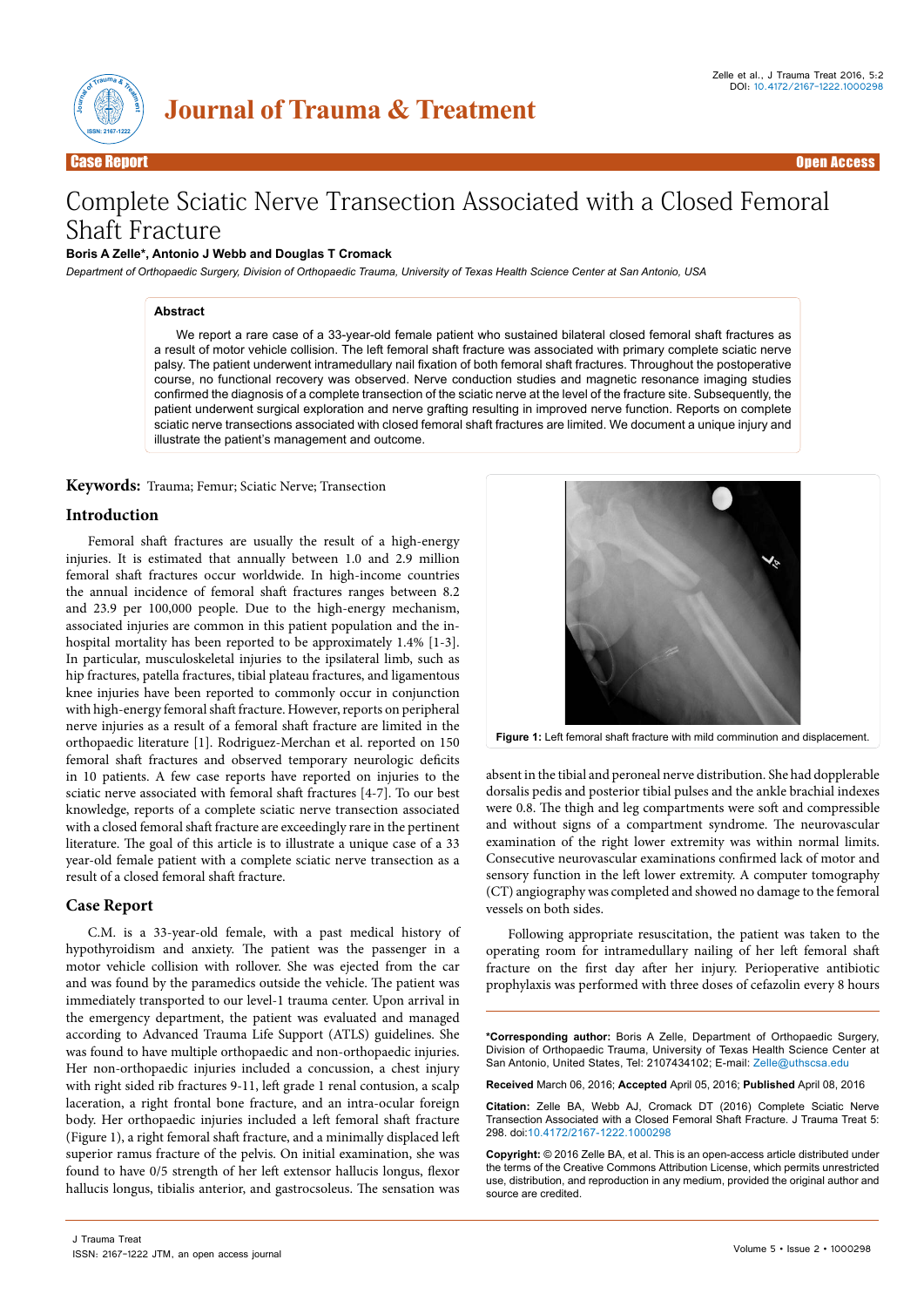**Citation:** Zelle BA, Webb AJ, Cromack DT (2016) Complete Sciatic Nerve Transection Associated with a Closed Femoral Shaft Fracture. J Trauma Treat 5: 298. doi:10.4172/2167-1222.1000298

as per standard hospital protocol. Following successful nailing of her left femoral shaft fracture, she was found to have events of hypotension and hypoxia and the decision was made to stage the right femur intramedullary nailing procedure following further resuscitation in order to minimize the surgical burden. Postoperatively, she remained without any signs of sciatic nerve function to the left lower extremity. A lumbar magnetic resonance imaging (MRI) study was obtained and only revealed a mild left paracentral disk protrusion at the lumbar level L4-L5 without associated neural foraminal narrowing or spinal canal stenosis. The CT angiography was also specifically reviewed for the anatomy of the sciatic nerve, but did not provide conclusive information with regards to the anatomy of the sciatic nerve. At this time point, the working diagnosis was a primary neuropraxia of the sciatic nerve and the decision was made to follow the patient clinically with consecutive neurologic examinations in order to evaluate for postoperative nerve recovery. On post trauma day #5, she underwent uneventful intramedullary nail fixation of her right femoral shaft fracture. After an overall uneventful postoperative course, the patient was discharged to an inpatient rehabilitation center in a multi podus boot. The patient was placed on chemical thrombosis prophylaxis with subcutaneous enoxiparin for 6 weeks. The patient was made non weight-bearing bilateral for six weeks given the significant fracture comminution of both femur fractures. She was enrolled into early rehabilitation with immediate active and passive range of motion exercises to bilateral hip, knee, ankle and foot.

The patient was followed closely as an outpatient both by the orthopaedic and the plastic surgery service. The patient was seen as an outpatient at 2 weeks, 6 weeks, 12 weeks, and 6 months after surgery. She was advanced to weight bearing as tolerated bilaterally at six weeks after surgery. At six weeks, the patient did not show any clinical signs of a sciatic nerve recovery. An electromyography/nerve conduction study (EMG/NCS) was performed. The EMG/NCS showed a profound left sciatic nerve axonal injury involving the left tibial and peroneal nerve approximately at the level of her femur fracture. At six months after the injury, she still did not show any signs of a nerve recovery. Therefore, the decision was made to proceed with a nerve exploration. At 7 months after the injury, an MRI was obtained which did not demonstrate a clear transection of the sciatic nerve. There was, however, enlargement clear transection of the sciatic nerve. There was, however, enlargement



**3A 3B**

**Figure 3A-B:** Intraoperative photos depicting the neuroma and the subsequent repair of both divisions of the sciatic nerve.



**Figure 4A-B:** Radiographs depicting successful healing of the femoral shaft fracture following intramedullary nailing.

and increased T2 weighted signal intensity within the sciatic nerve at the level of the mid-femoral diaphysis consistent with a neuroma and increased T2 weighted signal intensity within the tibial and peroneal nerves distal to this region (Figure 2A-2C).

Based on these results and the persistent lack of functional recovery, the patient was scheduled for surgery for a nerve exploration and a possible nerve graft by plastic surgery. In the operating room, exploration revealed a completely disrupted sciatic nerve at the level of the gluteal fold except for a single small group of fascicles. Intraoperative monitoring demonstrated no significant stimulation distal across the remaining area of fascicles. Intermittent monitoring throughout the procedure failed to demonstrate evidence of passing transmission. The sciatic nerve was then dissected out and the bifurcation was noted to be just distal to the lesion into the common peroneal and posterior tibial nerves. An ipsilateral sural nerve graft was used to repair the common peroneal nerve and a contralateral sural nerve graft was used to repair the posterior tibial nerve (Figure 3A-3B).

The patient was subsequently followed on an outpatient basis by the orthopaedic and the plastic surgery service. The femoral shaft fracture showed uneventful healing at 19 months post-injury (Figure 4A-4B). At 10 months following nerve grafting, she remained without motor function to her left lower extremity. She was found to have improved

Page 2 of 3